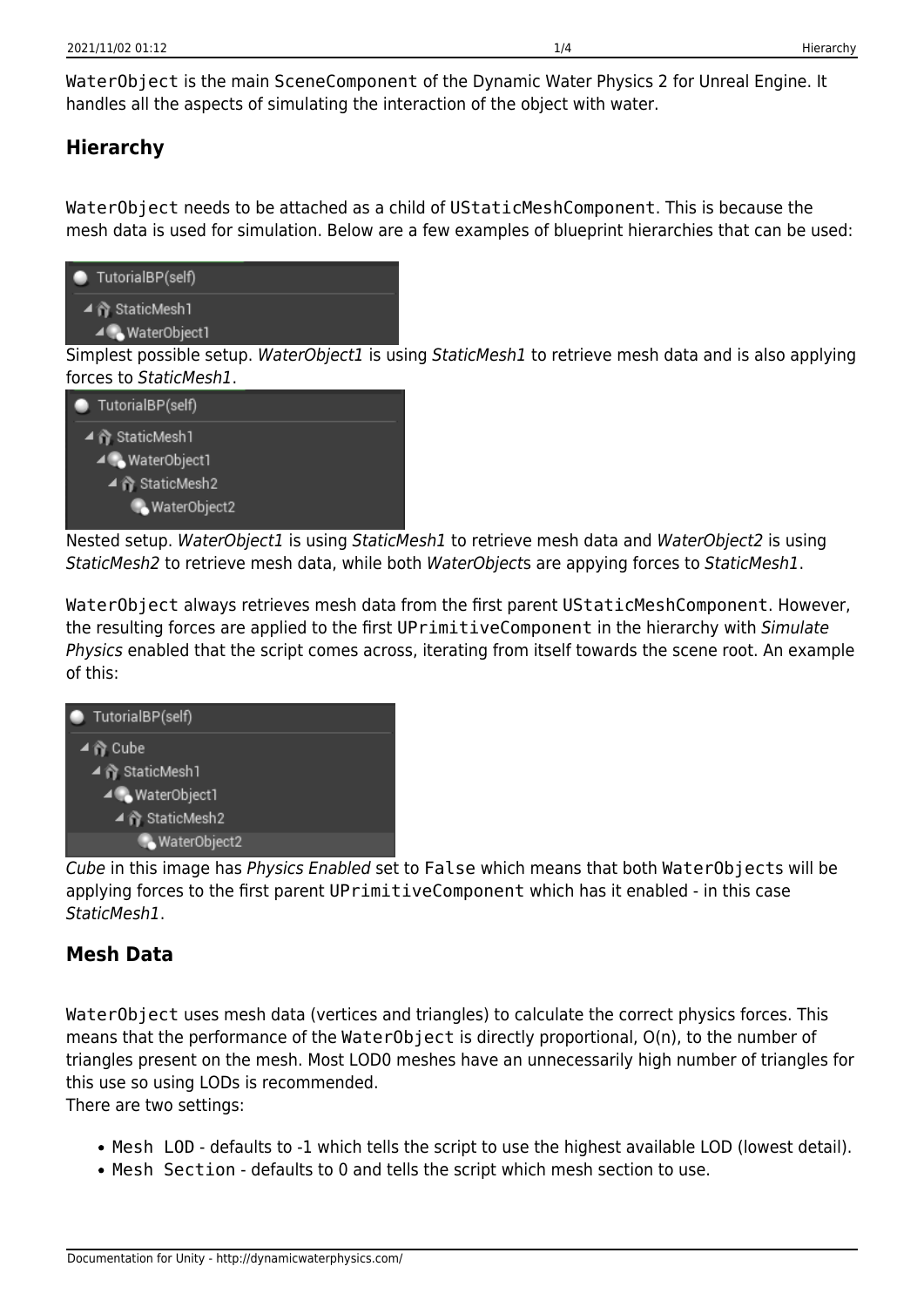Generally adequate triangle count for different shapes:

- **Cube** 12 triangles.
- **Sphere** 12-24 triangles
- **Concave Shapes** ~32 triangles.
- **Ship Hull** ~64 triangles but can range from 32 to 128 depending on size and required detail.

For most shapes around 16-32 triangles is adequate and as long as the mesh roughly represents the object shape increasing the number of triangles will not improve the quality of the simulation.

### **Setting up LODs**

LODs in Unreal can be edited by double-clicking the mesh in the Content Browser and selecting the LOD through the LOD Picker (Details sidebar):



Mesh editor with the preview for LOD 3 enabled for the Barrel prop mesh from the demo scene.

To adjust the number of triangles on the LOD adjust the Percent Triangles slider until the wanted triangle count is achieved. By default with the Mesh LOD of WaterObject set to -1 the highest LOD will be used, which in this case is LOD 3.

### **Water Data**

By default WaterObject uses Default Water Height, Default Water Normal and Default Water Flow. These three settings can be adequate if the water is flat and uniform across the scene. However, if using a non-flat water WaterObject needs to know where the water is. This is done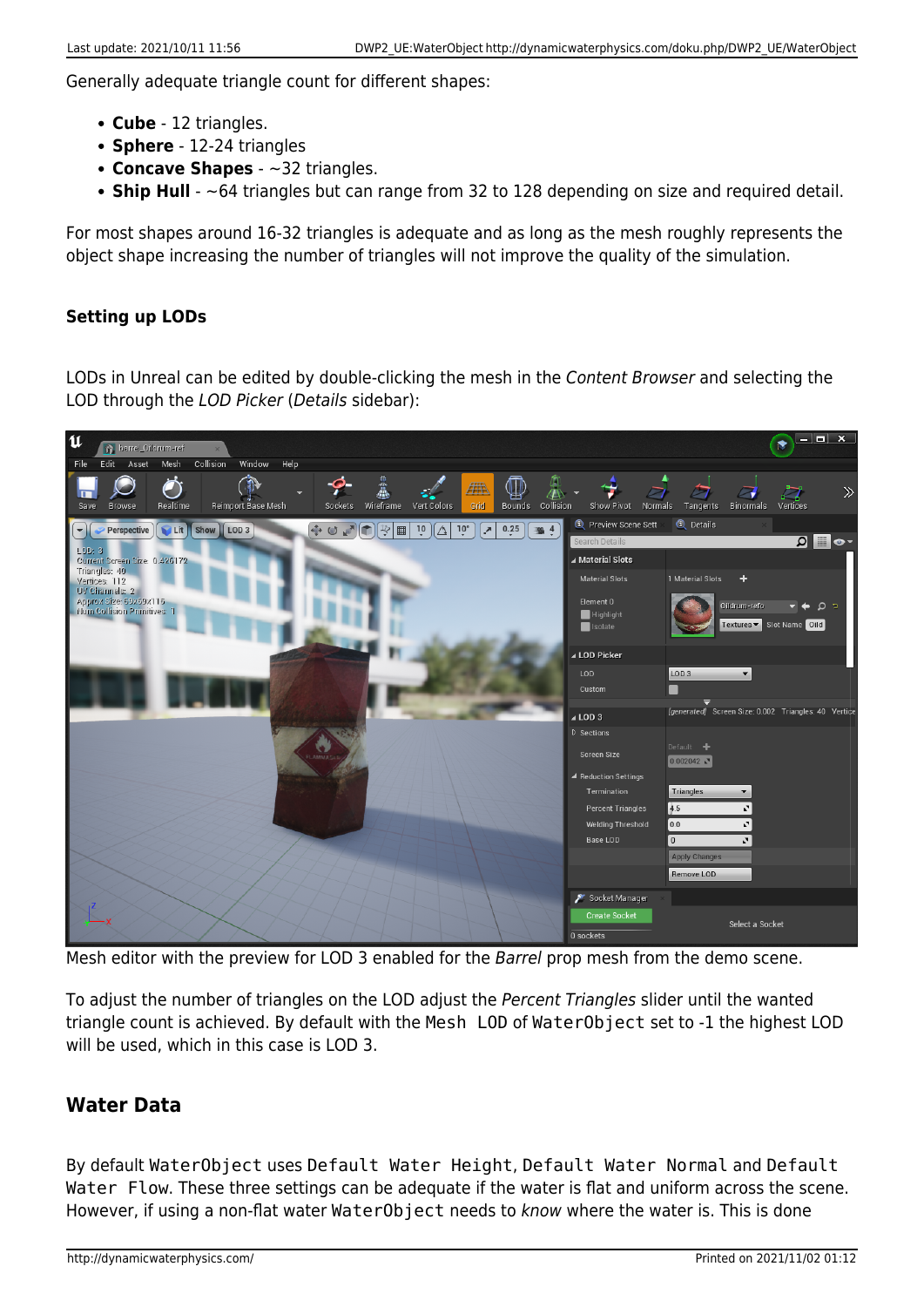through WaterData components. The base class is UWaterDataBase which can then be overridden to implement support for different water systems, such as the included UWaterDataUnrealWater.

- **UWaterDataBase** supports single flat water surface with an option to assign a Water Height Reference Actor which will then be used as the water height reference.
	- Excellent performance since the water level is the same across the world.
- **UWaterDataUnrealWater** adds support Unreal Water plugin (Unreal 4.26+).
	- Water height, normals and flow querying is supported.
	- Higher CPU overhead from using the flat water.
	- On small props and other non-essential items WaterObject ⇒ Query Single Point can be used to maximize performance.

## **Step-by-step Setup Guide**

A quick step-by-step guide for setting up the barrel from the demo:

### **Basic Setup**

- 1. Right click in the Content Browser  $\Rightarrow$  Blueprint Class to create a new empty blueprint.
- 2. Add Component ⇒ Static Mesh.
- 3. Drag the newly created StaticMesh over the current scene root to make it a new root and rename it to BarrelStaticMesh.
- 4. Select the BarrelStaticMesh and asign the Static Mesh under the Details panel to barrel\_Oildrum-ref.
- 5. Tick Simulate Physics field under the same Details panel.
- 6. Add Component ⇒ WaterObject and rename it to BarrelWaterObject.
- 7. Place the blueprint into the scene and press Play. The barrel will now float at world position of Z  $= 0$

### **Adjusting LODs**

- 1. Double click on the Static Mesh to open the mesh editor.
- 2. Under Details  $\Rightarrow$  LOD Picker select lowest lod. By default this is LOD 3.
- 3. Adjust the Percent Triangles until the mesh has lowest number of triangles while still keeping its general shape.

### **Adding WaterData**

- 1. Click on Add Component and then on Water Data Base or Water Data Unreal Water, depending on the water used.
- 2. **If using Unreal Water there is a known issue as of Unreal 4.27 where the BuoyancyManager will not register the object as in water if it starts partially or fully submerged, which means that the object needs to be above the water at the start.**